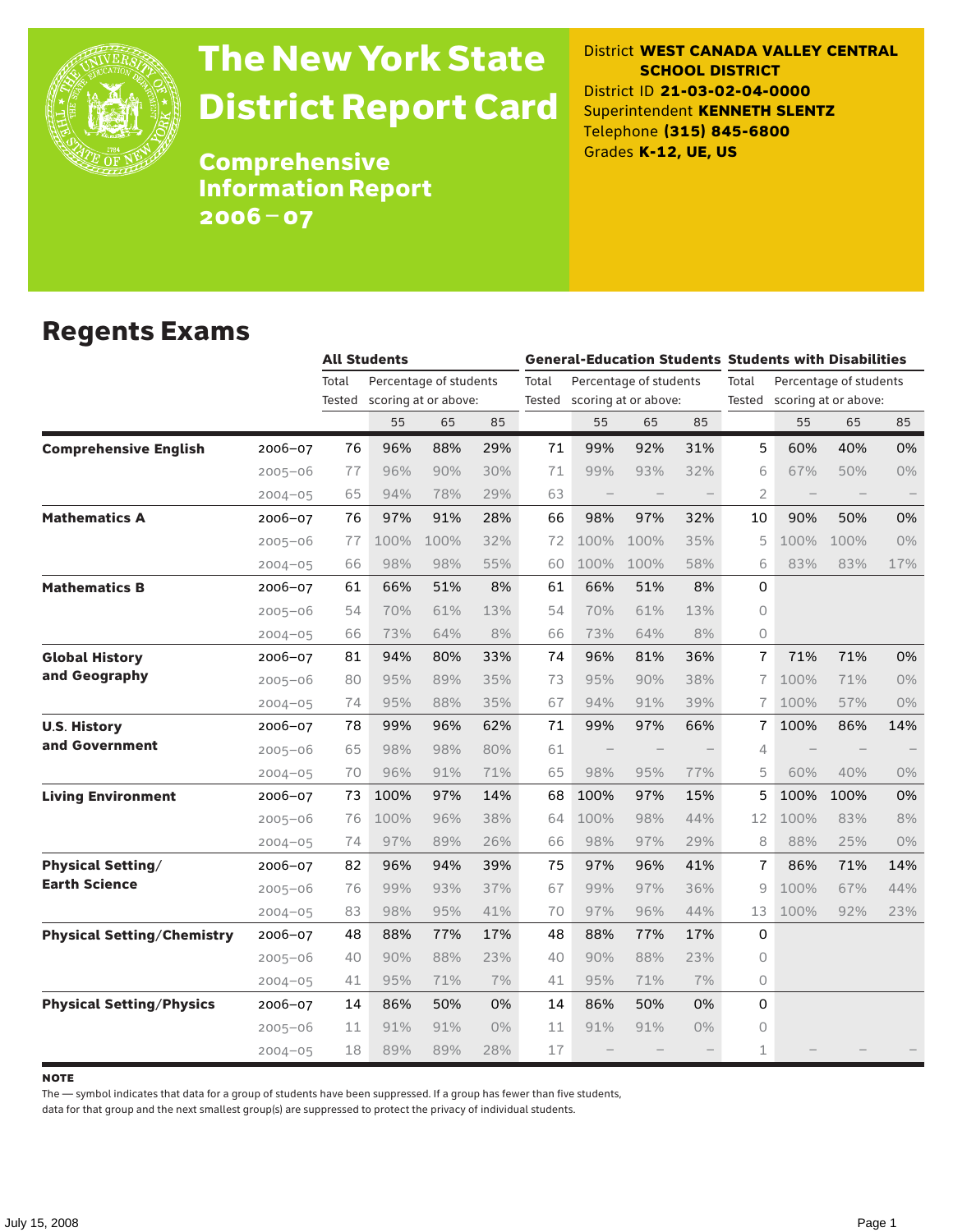### Regents Exams

|                              |             |                     | <b>All Students</b> |                                                       |     |       |                                                       |      |     |          | <b>General-Education Students Students with Disabilities</b> |    |    |  |
|------------------------------|-------------|---------------------|---------------------|-------------------------------------------------------|-----|-------|-------------------------------------------------------|------|-----|----------|--------------------------------------------------------------|----|----|--|
|                              |             | Total               |                     | Percentage of students<br>Tested scoring at or above: |     | Total | Percentage of students<br>Tested scoring at or above: |      |     | Total    | Percentage of students<br>Tested scoring at or above:        |    |    |  |
|                              |             |                     | 55                  | 65                                                    | 85  |       | 55                                                    | 65   | 85  |          | 55                                                           | 65 | 85 |  |
| <b>Comprehensive French</b>  | 2006-07     | 31                  | 100%                | 100%                                                  | 81% | 31    | 100%                                                  | 100% | 81% | 0        |                                                              |    |    |  |
|                              | $2005 - 06$ | 20                  | 95%                 | 90%                                                   | 10% | 20    | 95%                                                   | 90%  | 10% | $\circ$  |                                                              |    |    |  |
|                              | $2004 - 05$ | 37                  | 100%                | 100%                                                  | 62% | 37    | 100%                                                  | 100% | 62% | 0        |                                                              |    |    |  |
| <b>Comprehensive German</b>  | 2006-07     | 0                   |                     |                                                       |     | 0     |                                                       |      |     | $\Omega$ |                                                              |    |    |  |
|                              | $2005 - 06$ | 0                   |                     |                                                       |     | 0     |                                                       |      |     | 0        |                                                              |    |    |  |
|                              | $2004 - 05$ | 0                   |                     |                                                       |     | 0     |                                                       |      |     | 0        |                                                              |    |    |  |
| <b>Comprehensive Hebrew</b>  | 2006-07     | 0                   |                     |                                                       |     | 0     |                                                       |      |     | 0        |                                                              |    |    |  |
|                              | $2005 - 06$ | $\circ$             |                     |                                                       |     | 0     |                                                       |      |     | 0        |                                                              |    |    |  |
|                              | $2004 - 05$ | 0                   |                     |                                                       |     | 0     |                                                       |      |     | 0        |                                                              |    |    |  |
| <b>Comprehensive Italian</b> | 2006-07     | 0                   |                     |                                                       |     | 0     |                                                       |      |     | 0        |                                                              |    |    |  |
|                              | $2005 - 06$ | 0                   |                     |                                                       |     | 0     |                                                       |      |     | $\Omega$ |                                                              |    |    |  |
|                              | $2004 - 05$ | 0                   |                     |                                                       |     | 0     |                                                       |      |     | 0        |                                                              |    |    |  |
| <b>Comprehensive Latin</b>   | 2006-07     | 0                   |                     |                                                       |     | 0     |                                                       |      |     | 0        |                                                              |    |    |  |
|                              | $2005 - 06$ | 0                   |                     |                                                       |     | 0     |                                                       |      |     | 0        |                                                              |    |    |  |
|                              | $2004 - 05$ | 0                   |                     |                                                       |     | 0     |                                                       |      |     | 0        |                                                              |    |    |  |
| <b>Comprehensive Spanish</b> | $2006 - 07$ | $\mathsf{O}\xspace$ |                     |                                                       |     | 0     |                                                       |      |     | 0        |                                                              |    |    |  |
|                              | $2005 - 06$ | 0                   |                     |                                                       |     | 0     |                                                       |      |     | 0        |                                                              |    |    |  |
|                              | $2004 - 05$ | 0                   |                     |                                                       |     | 0     |                                                       |      |     | 0        |                                                              |    |    |  |

#### note

The — symbol indicates that data for a group of students have been suppressed. If a group has fewer than five students,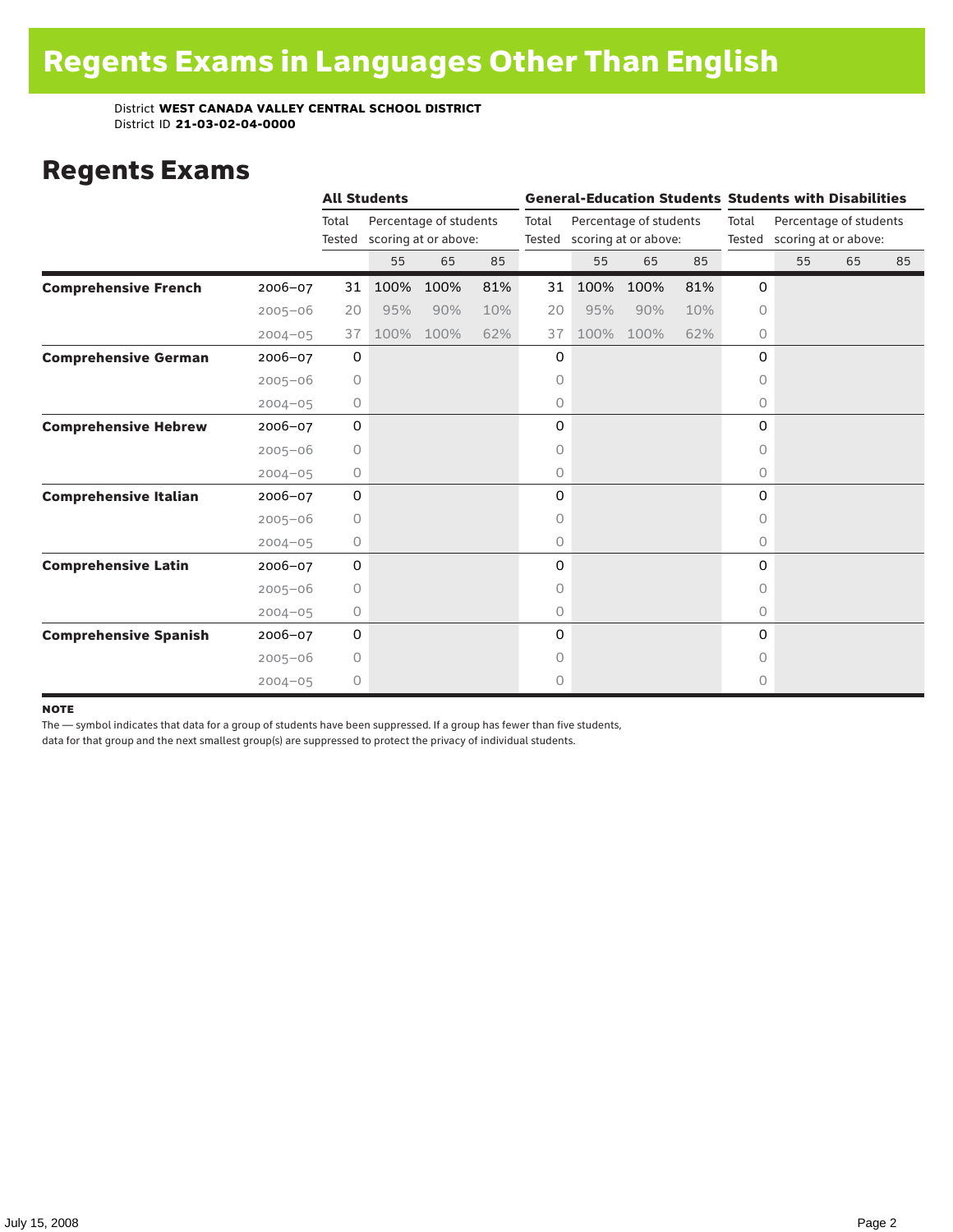# Regents Competency Tests

|                       |             | <b>All Students</b> |                  |                     |                          | <b>General-Education Students Students with Disabilities</b> |                  |  |
|-----------------------|-------------|---------------------|------------------|---------------------|--------------------------|--------------------------------------------------------------|------------------|--|
|                       |             | <b>Total Tested</b> | Percent Passing: | <b>Total Tested</b> | Percent Passing:         | <b>Total Tested</b>                                          | Percent Passing: |  |
| <b>Mathematics</b>    | $2006 - 07$ | $\overline{7}$      | 43%              | 0                   |                          | 7                                                            | 43%              |  |
|                       | $2005 - 06$ | 16                  | 81%              | $\circ$             |                          | 16                                                           | 81%              |  |
|                       | $2004 - 05$ | 18                  | 44%              | 1                   |                          | 17                                                           |                  |  |
| <b>Science</b>        | 2006-07     | 1                   |                  | 0                   |                          | 1                                                            |                  |  |
|                       | $2005 - 06$ | 0                   |                  | $\circ$             |                          | 0                                                            |                  |  |
|                       | $2004 - 05$ | 0                   |                  | 0                   |                          | 0                                                            |                  |  |
| <b>Reading</b>        | 2006-07     | 10                  | 90%              | 0                   |                          | 10                                                           | 90%              |  |
|                       | $2005 - 06$ | 14                  | 71%              | 2                   |                          | 12                                                           |                  |  |
|                       | $2004 - 05$ | 8                   | 50%              | $\overline{2}$      |                          | 6                                                            |                  |  |
| <b>Writing</b>        | $2006 - 07$ | 11                  | 100%             | 0                   |                          | 11                                                           | 100%             |  |
|                       | $2005 - 06$ | 0                   |                  | 0                   |                          | $\circ$                                                      |                  |  |
|                       | $2004 - 05$ | 8                   | 88%              | $\overline{2}$      | $\overline{\phantom{m}}$ | 6                                                            |                  |  |
| <b>Global Studies</b> | $2006 - 07$ | 3                   |                  | 1                   |                          | 2                                                            |                  |  |
|                       | $2005 - 06$ | 1                   |                  |                     |                          | 0                                                            |                  |  |
|                       | $2004 - 05$ | 0                   |                  | $\circ$             |                          | 0                                                            |                  |  |
| <b>U.S. History</b>   | 2006-07     | 1                   |                  | 1                   |                          | 0                                                            |                  |  |
| and Government        | $2005 - 06$ | Ω                   |                  | O                   |                          | $\bigcap$                                                    |                  |  |
|                       | $2004 - 05$ | 2                   |                  |                     |                          | $\mathbf{1}$                                                 |                  |  |

#### **NOTE**

The — symbol indicates that data for a group of students have been suppressed. If a group has fewer than five students,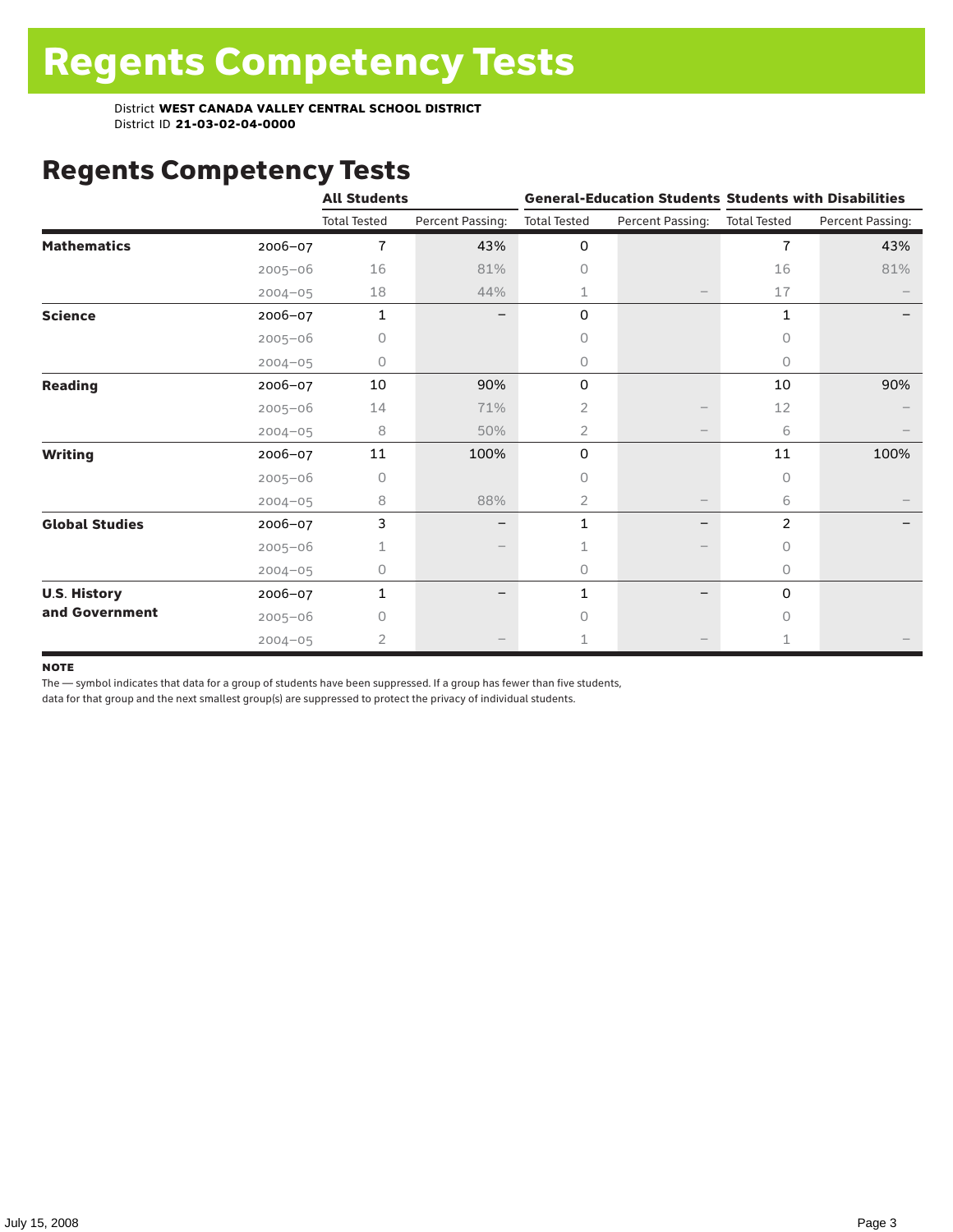### Second Language Proficiency Examinations

|                |             | <b>All Students</b> |                  |                     |                  | <b>General-Education Students Students with Disabilities</b> |                  |  |
|----------------|-------------|---------------------|------------------|---------------------|------------------|--------------------------------------------------------------|------------------|--|
|                |             | <b>Total Tested</b> | Percent Passing: | <b>Total Tested</b> | Percent Passing: | <b>Total Tested</b>                                          | Percent Passing: |  |
| <b>French</b>  | 2006-07     | 20                  | 95%              | 20                  | 95%              | 0                                                            |                  |  |
|                | $2005 - 06$ | 78                  | 99%              | 76                  |                  | 2                                                            |                  |  |
|                | $2004 - 05$ | 77                  | 99%              | 77                  | 99%              | 0                                                            |                  |  |
| German         | 2006-07     | 0                   |                  | 0                   |                  | 0                                                            |                  |  |
|                | $2005 - 06$ | 0                   |                  | Ω                   |                  | $\Omega$                                                     |                  |  |
|                | $2004 - 05$ | 0                   |                  | 0                   |                  | 0                                                            |                  |  |
| Italian        | 2006-07     | 0                   |                  | 0                   |                  | 0                                                            |                  |  |
|                | $2005 - 06$ | 0                   |                  | 0                   |                  | $\circ$                                                      |                  |  |
|                | $2004 - 05$ | 0                   |                  | 0                   |                  | $\circ$                                                      |                  |  |
| Latin          | $2006 - 07$ | 0                   |                  | 0                   |                  | 0                                                            |                  |  |
|                | $2005 - 06$ | 0                   |                  | 0                   |                  | $\circ$                                                      |                  |  |
|                | $2004 - 05$ | Ω                   |                  | 0                   |                  | $\circ$                                                      |                  |  |
| <b>Spanish</b> | 2006-07     | 51                  | 88%              | 51                  | 88%              | 0                                                            |                  |  |
|                | $2005 - 06$ | 0                   |                  | 0                   |                  | $\bigcap$                                                    |                  |  |
|                | $2004 - 05$ | $\bigcap$           |                  | Ω                   |                  | 0                                                            |                  |  |

#### **NOTE**

The — symbol indicates that data for a group of students have been suppressed. If a group has fewer than five students,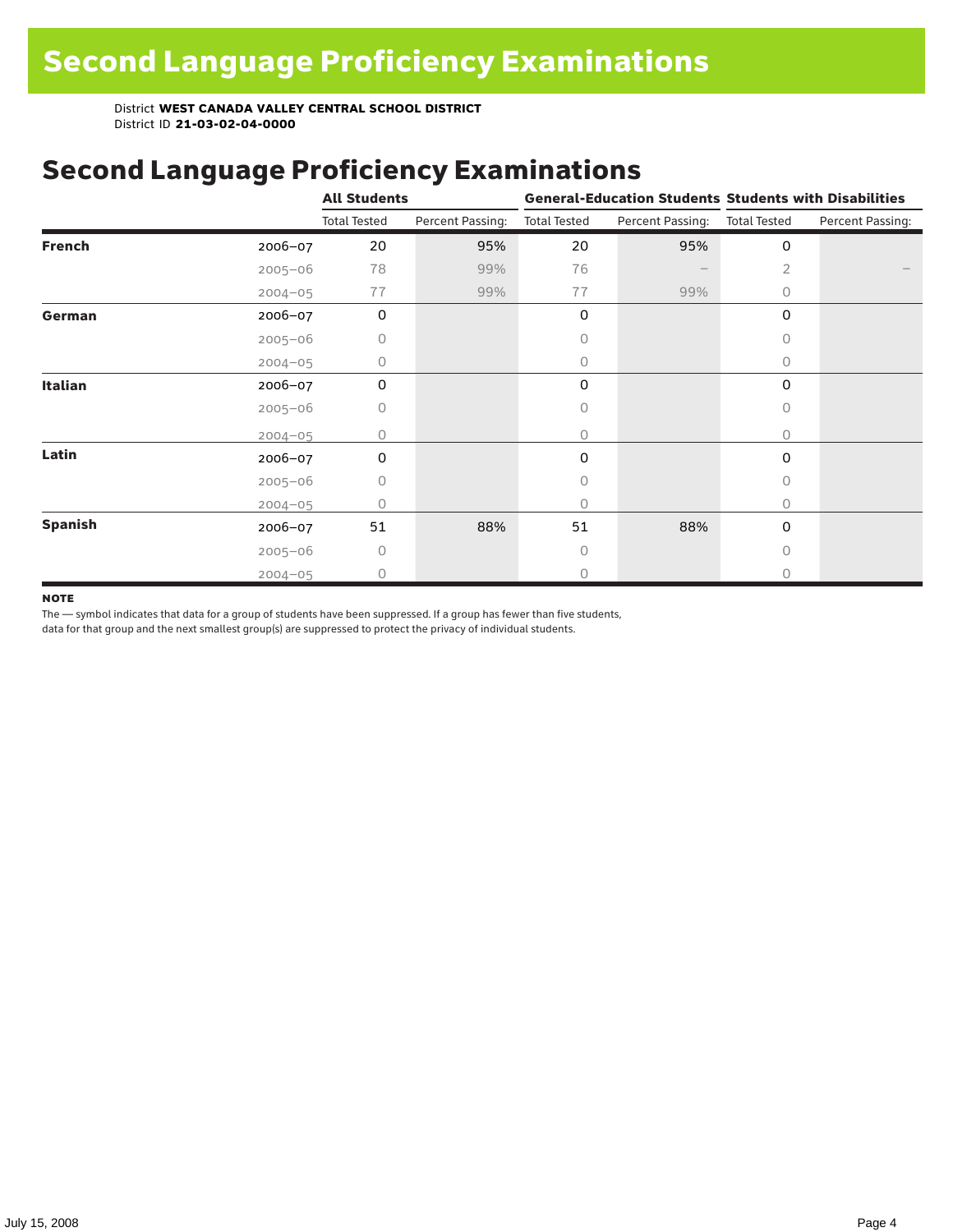#### New York State English as a Second Language Achievement Test (NYSESLAT)

|                  |             |                | <b>All Students</b>               |                     |                             |                          | <b>General-Education Students</b> |                                   |                          |                             | <b>Students with Disabilities</b> |                     |  |                                   |  |       |
|------------------|-------------|----------------|-----------------------------------|---------------------|-----------------------------|--------------------------|-----------------------------------|-----------------------------------|--------------------------|-----------------------------|-----------------------------------|---------------------|--|-----------------------------------|--|-------|
|                  |             | Total          |                                   |                     | Percent of students scoring |                          | Total                             |                                   |                          | Percent of students scoring |                                   | Total               |  | Percent of students scoring       |  |       |
|                  |             |                | Tested in each performance level: |                     |                             |                          |                                   | Tested in each performance level: |                          |                             |                                   |                     |  | Tested in each performance level: |  |       |
|                  |             |                |                                   | Begin. Interm. Adv. |                             | Prof.                    |                                   |                                   | Begin. Interm. Adv.      |                             | Prof.                             |                     |  | Begin. Interm. Adv.               |  | Prof. |
| <b>Listening</b> | 2006-07     | $\overline{c}$ |                                   |                     |                             | $\overline{\phantom{0}}$ | $\overline{c}$                    |                                   |                          |                             | $\overline{\phantom{0}}$          | 0                   |  |                                   |  |       |
| and Speaking     | $2005 - 06$ | 4              |                                   |                     |                             |                          | 4                                 |                                   |                          |                             |                                   | $\circ$             |  |                                   |  |       |
| $(Grades K-1)$   | $2004 - 05$ | 4              |                                   |                     |                             | $\qquad \qquad -$        | 4                                 |                                   |                          |                             | $\qquad \qquad -$                 | 0                   |  |                                   |  |       |
| <b>Reading</b>   | $2006 - 07$ | $\overline{2}$ |                                   |                     |                             | $\overline{\phantom{0}}$ | 2                                 |                                   |                          |                             | $\overline{\phantom{0}}$          | 0                   |  |                                   |  |       |
| and Writing      | $2005 - 06$ | 4              |                                   |                     |                             | $\qquad \qquad -$        | 4                                 |                                   |                          |                             |                                   | $\circ$             |  |                                   |  |       |
| $(Grades K-1)$   | $2004 - 05$ | 4              | -                                 |                     |                             | $\overline{\phantom{0}}$ | 4                                 |                                   |                          |                             | $\qquad \qquad -$                 | $\circ$             |  |                                   |  |       |
| <b>Listening</b> | $2006 - 07$ | 3              | $\overline{\phantom{0}}$          |                     |                             | $\overline{\phantom{0}}$ | 3                                 |                                   |                          |                             |                                   | 0                   |  |                                   |  |       |
| and Speaking     | $2005 - 06$ | 6              | $0\%$                             | $0\%$               | 50%                         | 50%                      | 6                                 | 0%                                | $0\%$                    | 50%                         | 50%                               | $\circ$             |  |                                   |  |       |
| (Grades $2-4$ )  | $2004 - 05$ | 5              | $0\%$                             |                     | 0% 100%                     | $0\%$                    | 5                                 | 0%                                |                          | 0% 100%                     | $0\%$                             | 0                   |  |                                   |  |       |
| <b>Reading</b>   | $2006 - 07$ | 3              | $\overline{\phantom{0}}$          |                     |                             | $\overline{\phantom{0}}$ | 3                                 | $\overline{\phantom{0}}$          |                          |                             |                                   | 0                   |  |                                   |  |       |
| and Writing      | $2005 - 06$ | 6              | $0\%$                             | 33%                 | 33%                         | 33%                      | 6                                 | 0%                                | 33%                      | 33%                         | 33%                               | 0                   |  |                                   |  |       |
| (Grades $2-4$ )  | $2004 - 05$ | 5              | 0%                                | 20%                 | 80%                         | 0%                       | 5                                 | 0%                                | 20%                      | 80%                         | 0%                                | $\circlearrowright$ |  |                                   |  |       |
| Listening        | $2006 - 07$ | 2              |                                   |                     |                             | $\overline{\phantom{0}}$ | 1                                 |                                   |                          |                             | $\overline{\phantom{0}}$          | 1                   |  |                                   |  |       |
| and Speaking     | $2005 - 06$ | 3              |                                   |                     |                             | $\qquad \qquad -$        | 3                                 |                                   |                          |                             |                                   | 0                   |  |                                   |  |       |
| $(Grades 5-6)$   | $2004 - 05$ | $\overline{2}$ |                                   |                     |                             | $\qquad \qquad -$        | $\overline{2}$                    |                                   |                          |                             | $\qquad \qquad -$                 | 0                   |  |                                   |  |       |
| <b>Reading</b>   | $2006 - 07$ | $\overline{2}$ | -                                 |                     | -                           | $\overline{\phantom{0}}$ | 1                                 | -                                 |                          | -                           | $\qquad \qquad -$                 | 1                   |  |                                   |  |       |
| and Writing      | $2005 - 06$ | 3              |                                   |                     |                             | $\overline{\phantom{0}}$ | 3                                 |                                   |                          |                             |                                   | $\circ$             |  |                                   |  |       |
| $(Grades 5-6)$   | $2004 - 05$ | $\overline{2}$ |                                   |                     |                             | $\qquad \qquad -$        | $\overline{2}$                    |                                   | $\overline{\phantom{0}}$ | $\overline{\phantom{0}}$    | $\qquad \qquad -$                 | $\circ$             |  |                                   |  |       |
| Listening        | $2006 - 07$ | $\mathbf{1}$   |                                   |                     |                             | $\qquad \qquad -$        | $\mathbf{1}$                      |                                   |                          |                             | $\qquad \qquad -$                 | 0                   |  |                                   |  |       |
| and Speaking     | $2005 - 06$ | 1              |                                   |                     |                             | $\overline{\phantom{0}}$ | 1                                 |                                   |                          |                             | $\overline{\phantom{0}}$          | $\circ$             |  |                                   |  |       |
| (Grades $7-8$ )  | $2004 - 05$ | 2              |                                   |                     | -                           | $\qquad \qquad -$        | 2                                 | $\qquad \qquad$                   |                          |                             | $\overline{\phantom{0}}$          | $\circ$             |  |                                   |  |       |
| <b>Reading</b>   | 2006-07     | 1              |                                   |                     |                             | $\overline{\phantom{0}}$ | $\mathbf{1}$                      |                                   |                          |                             | $\overline{\phantom{0}}$          | 0                   |  |                                   |  |       |
| and Writing      | $2005 - 06$ | 1              |                                   |                     |                             | $\overline{\phantom{0}}$ | 1                                 |                                   |                          |                             | $\qquad \qquad -$                 | $\circ$             |  |                                   |  |       |
| $(Grades 7-8)$   | $2004 - 05$ | 2              |                                   |                     |                             |                          | $\overline{2}$                    |                                   |                          |                             | $\overline{\phantom{0}}$          | 0                   |  |                                   |  |       |
| Listening        | $2006 - 07$ | 5              | 0%                                | 0%                  | 80%                         | 20%                      | 4                                 |                                   |                          |                             | $\overline{\phantom{0}}$          | 1                   |  |                                   |  |       |
| and Speaking     | $2005 - 06$ | 1              |                                   |                     |                             |                          | 0                                 |                                   |                          |                             |                                   | $\mathbf 1$         |  |                                   |  |       |
| $(Grades g-12)$  | $2004 - 05$ | 1              | $\qquad \qquad -$                 |                     |                             | $\overline{\phantom{0}}$ | $\mathbf 1$                       |                                   |                          |                             |                                   | 0                   |  |                                   |  |       |
| <b>Reading</b>   | $2006 - 07$ | 5              | 0%                                | 60%                 | 40%                         | 0%                       | 4                                 |                                   |                          |                             |                                   | 1                   |  |                                   |  |       |
| and Writing      | $2005 - 06$ | 1              |                                   |                     |                             |                          | 0                                 |                                   |                          |                             |                                   | 1                   |  |                                   |  |       |
| $(Grades g-12)$  | $2004 - 05$ | 1              |                                   |                     |                             |                          | 1                                 |                                   |                          |                             |                                   | 0                   |  |                                   |  |       |

#### **NOTE**

The — symbol indicates that data for a group of students have been suppressed. If a group has fewer than five students,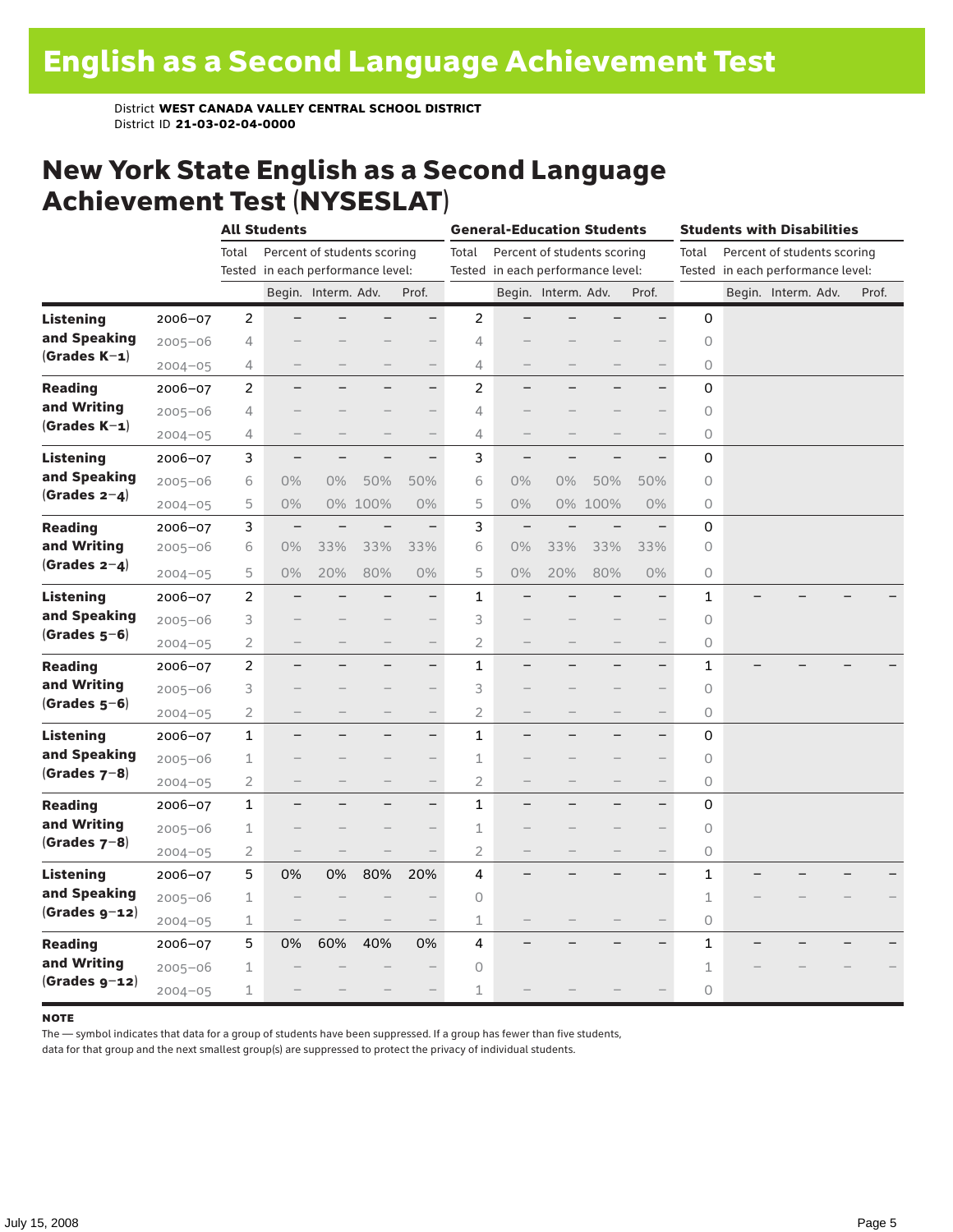# Elementary/Middle-Level Social Studies 2006–07

|                            | <b>All Students</b> |                                                    |     |     | <b>General-Education Students</b> |                                                    |    |     |     | <b>Students with Disabilities</b>                           |   |    |     |     |                |
|----------------------------|---------------------|----------------------------------------------------|-----|-----|-----------------------------------|----------------------------------------------------|----|-----|-----|-------------------------------------------------------------|---|----|-----|-----|----------------|
|                            | Total               | Percentage of students<br>Tested scoring at level: |     |     | Total                             | Percentage of students<br>Tested scoring at level: |    |     |     | Percentage of students<br>Total<br>Tested scoring at level: |   |    |     |     |                |
|                            |                     |                                                    |     |     | 4                                 |                                                    |    |     |     |                                                             |   |    |     |     | $\overline{4}$ |
| <b>Elementary</b><br>Level | 67                  | 0%                                                 | 9%  | 69% | 22%                               | 58                                                 | 0% | 0%  | 74% | 26%                                                         | 9 | 0% | 67% | 33% | 0%             |
| <b>Middle Level</b>        | 64                  | 0%                                                 | 36% | 53% | 11%                               | 56                                                 | 0% | 30% | 57% | 13%                                                         | 8 | 0% | 75% | 25% | 0%             |

#### 2003 Total Cohort Performance on Regents Exams After Four Years

|                                        | <b>All Students</b>     |           |                                                    | <b>General-Education Students</b> |  |                                                           |           |     | <b>Students with Disabilities</b> |  |                                                             |           |     |              |  |
|----------------------------------------|-------------------------|-----------|----------------------------------------------------|-----------------------------------|--|-----------------------------------------------------------|-----------|-----|-----------------------------------|--|-------------------------------------------------------------|-----------|-----|--------------|--|
|                                        | Cohort<br>$\circ$<br>一山 |           | Percentage of<br>students scoring:<br>65-84 85-100 |                                   |  | Cohort<br>allo<br>Percentage of<br>띧<br>students scoring: |           |     |                                   |  | Cohort<br>들<br>Percentage of<br>ā<br>훕<br>students scoring: |           |     |              |  |
|                                        |                         | $55 - 64$ |                                                    |                                   |  |                                                           | $55 - 64$ |     | 65-84 85-100                      |  |                                                             | $55 - 64$ |     | 65-84 85-100 |  |
| <b>Global History</b><br>and Geography | 85                      | 5%        | 42%                                                | 34%                               |  | 71                                                        | 3%        | 46% | 41%                               |  | 14                                                          | 14%       | 21% | 0%           |  |
| <b>U.S. History</b><br>and Government  | 85                      | 1%        | 15%                                                | 65%                               |  | 71                                                        | 1%        | 15% | 73%                               |  | 14                                                          | 0%        | 14% | 21%          |  |
| <b>Science</b>                         | 85                      | 0%        | 52%                                                | 36%                               |  | 71                                                        | 0%        | 54% | 41%                               |  | 14                                                          | 0%        | 43% | 14%          |  |

## New York State Alternate Assessments (NYSAA) 2006–07

|                         | <b>All Students</b> |                                                |               |   |   |  |  |  |  |
|-------------------------|---------------------|------------------------------------------------|---------------|---|---|--|--|--|--|
|                         | Total               | Number of students scoring<br>Tested at Level: |               |   |   |  |  |  |  |
|                         |                     | 1                                              | $\mathcal{P}$ | 3 | 4 |  |  |  |  |
| <b>Elementary Level</b> |                     |                                                |               |   |   |  |  |  |  |
| Social Studies          | $\mathbf{1}$        |                                                |               |   |   |  |  |  |  |
| <b>Middle Level</b>     |                     |                                                |               |   |   |  |  |  |  |
| Social Studies          | $\mathbf{1}$        |                                                |               |   |   |  |  |  |  |
| <b>Secondary Level</b>  |                     |                                                |               |   |   |  |  |  |  |
| English Language Arts   | O                   |                                                |               |   |   |  |  |  |  |
| <b>Mathematics</b>      | O                   |                                                |               |   |   |  |  |  |  |
| Social Studies          | ი                   |                                                |               |   |   |  |  |  |  |
| Science                 | O                   |                                                |               |   |   |  |  |  |  |

The New York State Alternate Assessment (NYSAA) is for students with severe cognitive disabilities. Results for students taking the NYSAA in English language arts, mathematics, and science at the elementary and middle levels are available in the *Accountability and Overview Report* part of *The New York State Report Card*.

The — symbol indicates that data for a group of students have been suppressed. If a group has fewer than five students, data for that group and the next smallest group(s) are suppressed to protect the privacy of individual students.

**NOTE**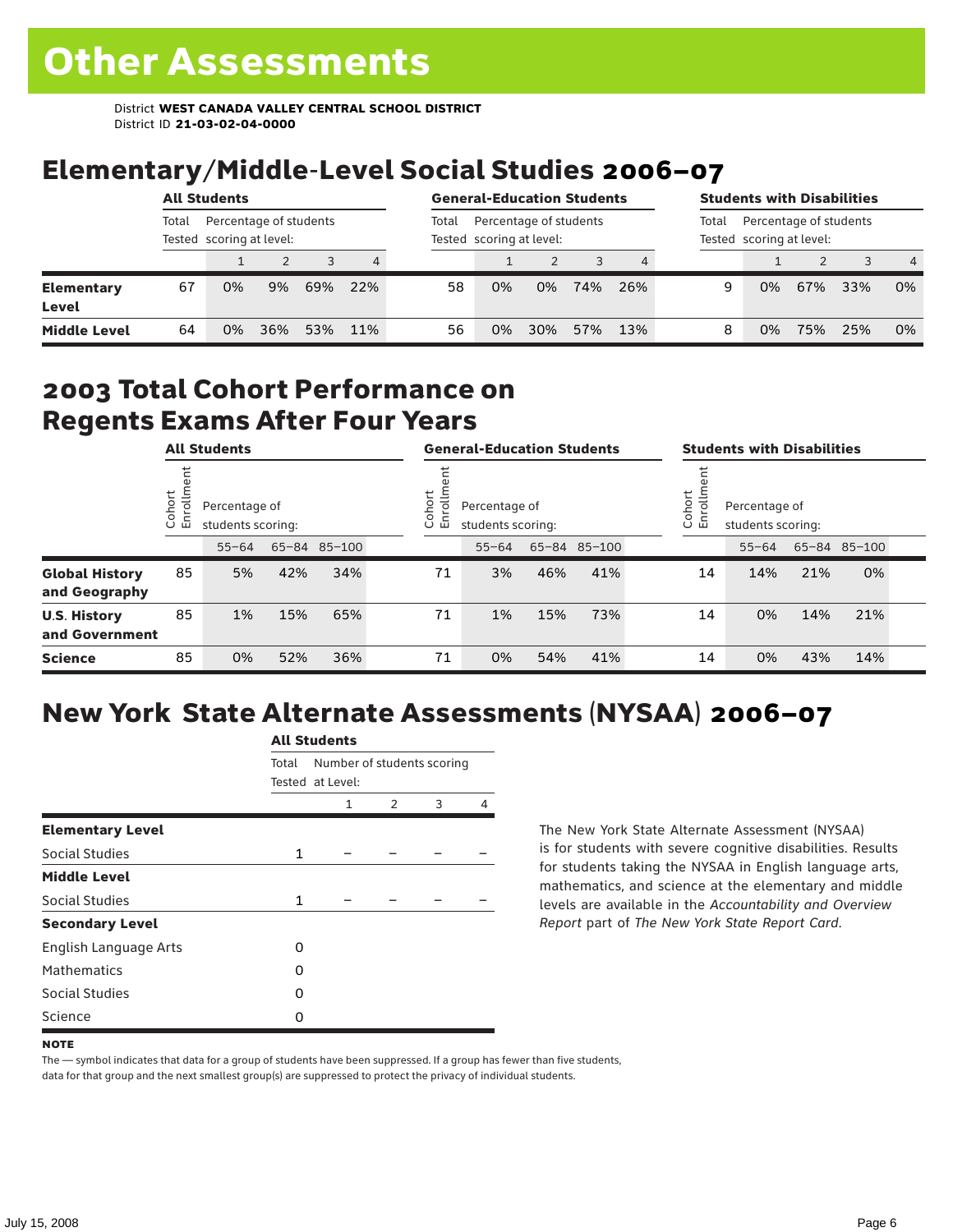# High School Completers

|                                    |             | <b>All Students</b>   |                            |                       | <b>General-Education Students</b> | <b>Students with Disabilities</b> |                            |  |
|------------------------------------|-------------|-----------------------|----------------------------|-----------------------|-----------------------------------|-----------------------------------|----------------------------|--|
|                                    |             | Number<br>of Students | Percentage<br>of Graduates | Number<br>of Students | Percentage<br>of Graduates        | Number<br>of Students             | Percentage<br>of Graduates |  |
| <b>Total Graduates</b>             | $2006 - 07$ | 66                    |                            | 61                    |                                   | 5                                 |                            |  |
|                                    | $2005 - 06$ | 65                    |                            | 61                    |                                   | 4                                 |                            |  |
|                                    | $2004 - 05$ | 68                    |                            | 67                    |                                   |                                   |                            |  |
| <b>Receiving a Regents Diploma</b> | $2006 - 07$ | 61                    | 92%                        | 58                    | 95%                               | 3                                 | 60%                        |  |
|                                    | $2005 - 06$ | 56                    | 86%                        | 56                    | 92%                               | $\circ$                           |                            |  |
|                                    | $2004 - 05$ | 63                    | 93%                        | 62                    | 93%                               | 1                                 | 100%                       |  |
| <b>Receiving a Regents Diploma</b> | $2006 - 07$ | 35                    | 53%                        | 35                    | 57%                               | $\Omega$                          |                            |  |
| with Advanced Designation          | $2005 - 06$ | 33                    | 51%                        | 33                    | 54%                               | $\Omega$                          |                            |  |
|                                    | $2004 - 05$ | 35                    | 51%                        | 35                    | 52%                               | $\circ$                           |                            |  |
| <b>Receiving an</b>                | $2006 - 07$ | 9                     | N/A                        | 0                     |                                   | 9                                 | N/A                        |  |
| <b>Individualized Education</b>    | $2005 - 06$ | 6                     | N/A                        | 0                     |                                   | 6                                 | N/A                        |  |
| Program (IEP) Diploma              | $2004 - 05$ | 4                     | N/A                        | 0                     |                                   | 4                                 | N/A                        |  |

NOTE Students receiving Regents diplomas and Regents diplomas with advanced designation are considered graduates; recipients of IEP diplomas are not.

# High School Noncompleters

|                              |             | <b>All Students</b>   |                           |                       | <b>General-Education Students</b> | <b>Students with Disabilities</b> |                           |  |
|------------------------------|-------------|-----------------------|---------------------------|-----------------------|-----------------------------------|-----------------------------------|---------------------------|--|
|                              |             | Number<br>of Students | Percentage<br>of Students | Number<br>of Students | Percentage<br>of Students         | Number<br>of Students             | Percentage<br>of Students |  |
| <b>Dropped Out</b>           | 2006-07     | 3                     | 1%                        |                       | 0%                                | 2                                 | 3%                        |  |
|                              | $2005 - 06$ | 6                     | 2%                        | 5                     | 2%                                | ш.                                | 2%                        |  |
|                              | $2004 - 05$ | 4                     | $1\%$                     | 3                     | $1\%$                             | 1                                 | 2%                        |  |
| <b>Entered Approved High</b> | $2006 - 07$ |                       | 0%                        | 0                     |                                   | 1                                 | 2%                        |  |
| <b>School Equivalency</b>    | $2005 - 06$ |                       | $0\%$                     |                       | $0\%$                             | 0                                 |                           |  |
| <b>Preparation Program</b>   | $2004 - 05$ | $\overline{2}$        | $1\%$                     | $\overline{2}$        | $1\%$                             | 0                                 |                           |  |
| <b>Total Noncompleters</b>   | 2006-07     | 4                     | 1%                        | $\blacktriangleleft$  | 0%                                | 3                                 | 5%                        |  |
|                              | $2005 - 06$ |                       | 2%                        | 6                     | 2%                                | 1                                 | 2%                        |  |
|                              | $2004 - 05$ | 6                     | 2%                        | 5                     | 2%                                |                                   | 2%                        |  |

# Post-secondary Plans of 2006–07 Graduates

|                                | <b>All Students</b>   |                           |                       | <b>General-Education Students</b> | <b>Students with Disabilities</b> |                           |  |
|--------------------------------|-----------------------|---------------------------|-----------------------|-----------------------------------|-----------------------------------|---------------------------|--|
|                                | Number<br>of Students | Percentage<br>of Students | Number<br>of Students | Percentage<br>of Students         | Number<br>of Students             | Percentage<br>of Students |  |
| To 4-year College              | 19                    | 25%                       | 19                    | 31%                               | 0                                 |                           |  |
| To 2-year College              | 37                    | 49%                       | 34                    | 55%                               |                                   | 21%                       |  |
| <b>To Other Post-secondary</b> |                       | 1%                        | 0                     |                                   |                                   | 7%                        |  |
| <b>To the Military</b>         | Ω                     |                           | 0                     |                                   | 0                                 |                           |  |
| <b>To Employment</b>           | 16                    | 21%                       |                       | 11%                               | 9                                 | 64%                       |  |
| <b>To Adult Services</b>       | 0                     |                           | 0                     |                                   | 0                                 |                           |  |
| <b>To Other Known Plans</b>    | 0                     |                           | 0                     |                                   | $\Omega$                          |                           |  |
| <b>Plan Unknown</b>            |                       | 4%                        |                       | 3%                                |                                   | 7%                        |  |